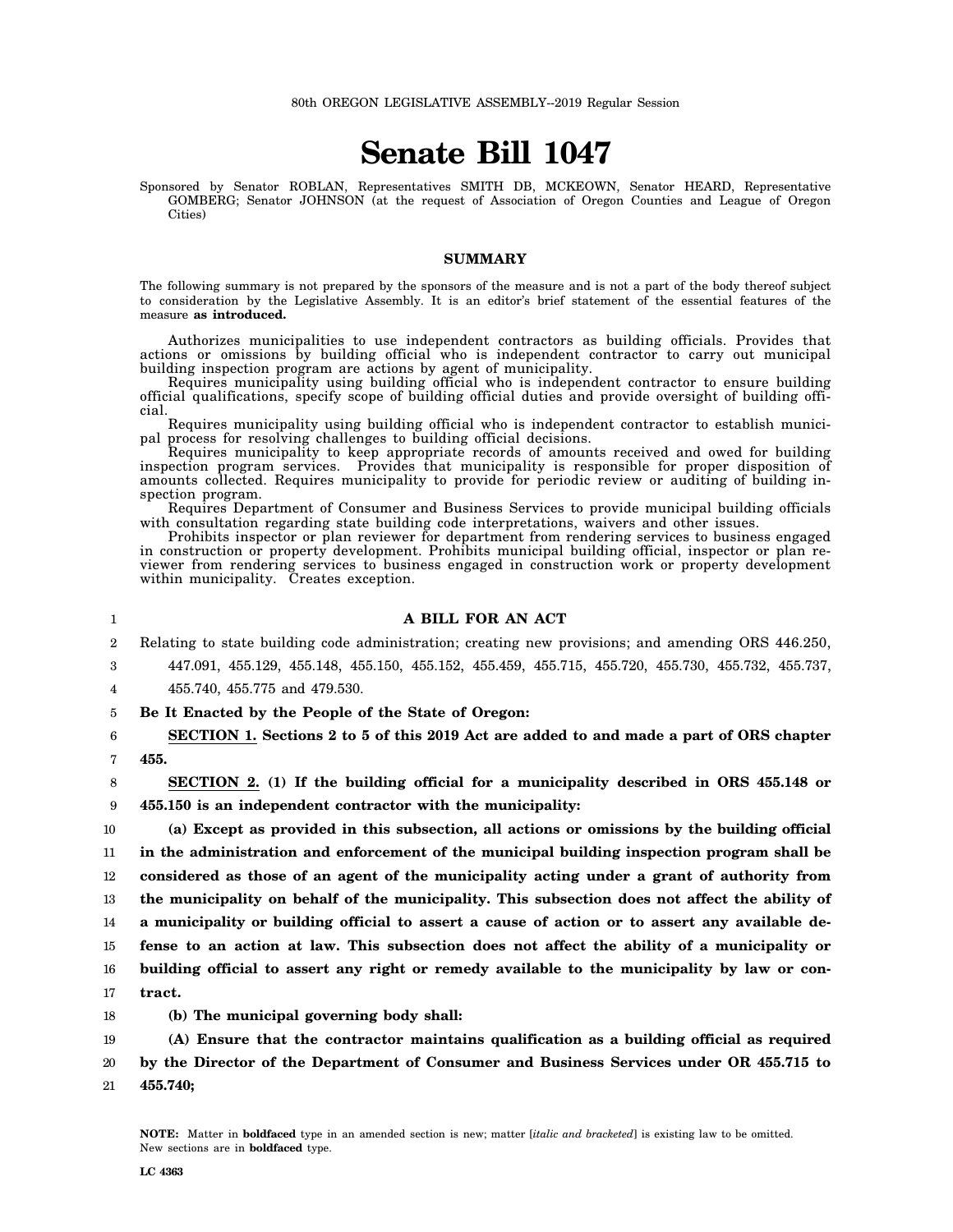1 2 **(B) Adopt rules and procedures the municipality deems adequate to ensure that the building official is in compliance with ORS 455.459; and**

3 4 5 6 7 **(C) Provide in the contract with the building official a detailed description of the regulatory programs that are included within the scope of the municipal building inspection program. The description shall include, but not be limited to, any standards or specific requirements imposed by the director under ORS 455.148 or 455.150 regarding the provision of program services by the municipality.**

8

**(c) The municipality shall designate an employee of the municipality to:**

9 10 11 12 13 **(A) Oversee the job performance by the building official in administering and enforcing the building inspection program for the municipality, including but not limited to compliance with the contract between the municipality and the building official and the receipt and processing of any complaints or appeals regarding the administration or enforcement of the building inspection program; and**

14 15 16 17 **(B) Undertake actions as necessary to ensure compliance with the contract between the municipality and the building official and ensure adequate job performance by the building official, which may include, but need not be limited to, the selection, retention or termination of a person to be the municipal building official.**

18 19 **(2) Subsection (1)(c) of this section does not limit the authority of the municipal governing body over any matters described in subsection (1) of this section.**

20 21 22 23 24 25 26 27 28 29 30 **SECTION 3. (1) A municipality described in ORS 455.148 or 455.150 that has a building official who is an independent contractor shall provide a process for resolving challenges to decisions made by the building official. If a challenge is not resolved by other means to the satisfaction of the challenging party, the municipality shall convene a review board to consider the merits of the challenge. The municipal review board shall include representatives of the municipal governing body and persons that have experience and training in the specialty code relevant to the appeal. The municipal governing body shall establish the procedures and standards for use by the review board. The review board shall make a recommendation to the municipal governing body. The municipal governing body shall make the final determination whether to uphold, modify or overturn the decision by the building official.**

31 32 33 34 **(2) The municipal process described in this section is in addition to and not in lieu of any process available under ORS 455.060 or 455.475 or any other process for review by the Director of the Department of Consumer and Business Services, a chief inspector or an advisory board and in addition to any quality control sampling under ORS 455.461.**

35 36 37 38 39 40 41 42 43 44 45 **SECTION 4. All fees, surcharges and other amounts payable for the receipt of building inspection program services provided by a municipality described in ORS 455.148 or 455.150 are property of the municipality, regardless of whether the municipality provides the services through a municipal employee or an independent contractor. If the municipality uses a building official who is an independent contractor, and the independent contractor is paid on the basis of amount of work performed, the municipality shall maintain records showing the amounts received for the services and the amounts owed by the municipality to the building official for those services. The municipality is responsible for ensuring that the amounts are distributed as provided by law, including but not limited to any amounts payable to the Department of Consumer and Business Services. The municipality shall provide for appropriate periodic review or auditing of financial matters relating to the municipal building inspection**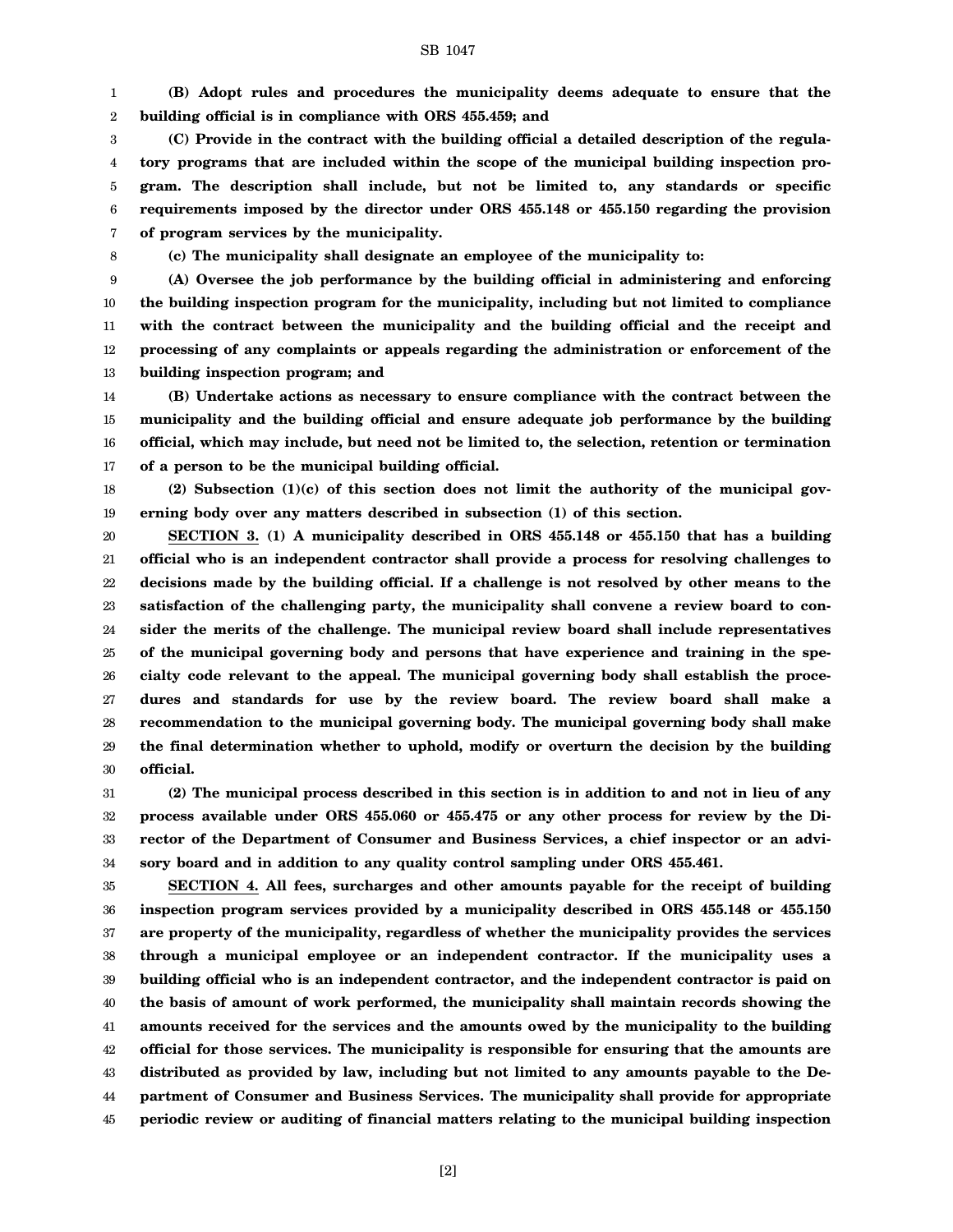| 2<br>3<br>4 | partment.<br>SECTION 5. The Department of Consumer and Business Services shall provide consulta-<br>tion services to municipal building officials, whether municipal employees or independent |
|-------------|-----------------------------------------------------------------------------------------------------------------------------------------------------------------------------------------------|
|             |                                                                                                                                                                                               |
|             |                                                                                                                                                                                               |
|             |                                                                                                                                                                                               |
| 5           | contractors, regarding code interpretations, waivers or other matters relevant to the proper                                                                                                  |
| 6           | administration and enforcement of a municipal building inspection program by a building                                                                                                       |
| 7           | official.                                                                                                                                                                                     |
| 8           | <b>SECTION 6.</b> ORS 455.148 is amended to read:                                                                                                                                             |
| 9           | 455.148. (1)(a) A municipality that assumes the administration and enforcement of a building in-                                                                                              |
| 10          | spection program shall administer and enforce the program for all of the following:                                                                                                           |
| 11          | (A) The state building code, as defined in ORS 455.010, except as set forth in paragraph (b) of                                                                                               |
| 12          | this subsection.                                                                                                                                                                              |
| 13          | (B) Manufactured structure installation requirements under ORS 446.155, 446.185 (1) and 446.230.                                                                                              |
| 14          | (C) Manufactured dwelling parks and mobile home parks under ORS chapter 446.                                                                                                                  |
| 15          | (D) Park and camp programs regulated under ORS 455.680.                                                                                                                                       |
| 16          | (E) Tourist facilities regulated under ORS 446.310 to 446.350.                                                                                                                                |
| 17          | (F) Manufactured dwelling alterations regulated under ORS 446.155.                                                                                                                            |
| 18          | (G) Manufactured structure accessory buildings and structures under ORS 446.253.                                                                                                              |
| 19          | (H) Boilers and pressure vessels described in rules adopted under ORS 480.525 (5).                                                                                                            |
| 20          | (b) A building inspection program of a municipality may not include:                                                                                                                          |
| 21          | (A) Boiler and pressure vessel programs under ORS 480.510 to 480.670 except those described                                                                                                   |
| 22          | in rules adopted under ORS 480.525 (5);                                                                                                                                                       |
| 23          | (B) Elevator programs under ORS 460.005 to 460.175;                                                                                                                                           |
| 24          | (C) Amusement ride regulation under ORS 460.310 to 460.370;                                                                                                                                   |
| 25          | (D) Prefabricated structure regulation under ORS chapter 455;                                                                                                                                 |
| 26          | (E) Manufacture of manufactured structures programs under ORS 446.155 to 446.285, including                                                                                                   |
| 27          | the administration and enforcement of federal manufactured dwelling construction and safety stan-                                                                                             |
| 28          | dards adopted under ORS 446.155 or the National Manufactured Housing Construction and Safety                                                                                                  |
| 29          | Standards Act of 1974;                                                                                                                                                                        |
| 30          | (F) Licensing and certification, or the adoption of statewide codes and standards, under ORS                                                                                                  |
| 31          | chapter 446, 447, 455, 479 or 693; or                                                                                                                                                         |
| 32          | (G) Review of plans and specifications as provided in ORS 455.685.                                                                                                                            |
| 33          | (2) A municipality that administers a building inspection program as allowed under this section                                                                                               |
| 34          | shall do so for periods of four years. The Department of Consumer and Business Services shall adopt                                                                                           |
| 35          | rules to adjust time periods for administration of a building inspection program to allow for vari-                                                                                           |
| 36          | ations in the needs of the department and participants.                                                                                                                                       |
| 37          | (3) When a municipality administers a building inspection program, the governing body of the                                                                                                  |
| 38          | municipality shall[, unless other means are already provided, appoint a] employ or contract with a                                                                                            |
| 39          | properly qualified person to administer and enforce the building inspection program, who shall be                                                                                             |
| 40          | known as the building official. A building official shall, in the municipality for which appointed, at-                                                                                       |
| 41          | tend to all aspects of code enforcement, including the issuance of all building permits. The building                                                                                         |
| 42          | official shall exercise supervision over the building inspectors used by the municipality to                                                                                                  |
| 43          | provide specialty code inspection services under the building inspection program. Two or more                                                                                                 |
| 44          | municipalities may combine in the appointment of a single building official for the purpose of ad-                                                                                            |
| 45          | ministering a building inspection program within their communities.                                                                                                                           |

[3]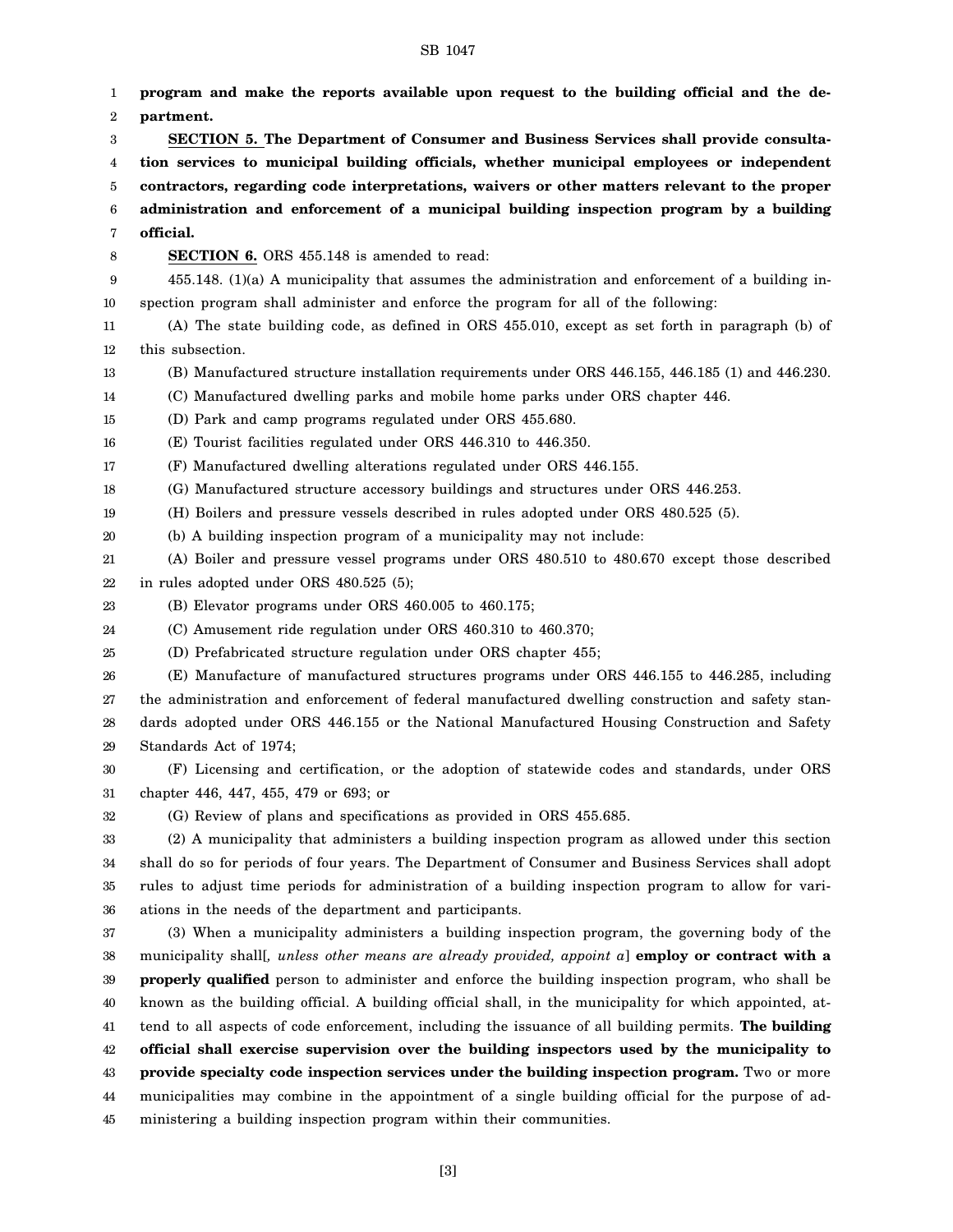1 2 3 4 5 (4)(a) By January 1 of the year preceding the expiration of the four-year period described in subsection (2) of this section, the governing body of the municipality shall notify the Director of the Department of Consumer and Business Services and, if the municipality is not a county, notify the county whether the municipality will continue to administer and enforce the building inspection program after expiration of the four-year period.

6 7 8 (b) Notwithstanding the January 1 date set forth in paragraph (a) of this subsection, the director and the municipality and, if the municipality is not a county, the county may by agreement extend that date to no later than March 1.

9 10 11 12 (5) If a city does not notify the director, or notifies the director that it will not administer the building inspection program, the county or counties in which the city is located shall administer and enforce the county program within the city in the same manner as the program is administered and enforced outside the city, except as provided by subsection (6) of this section.

13 14 15 16 17 18 19 (6) If a county does not notify the director, or notifies the director that it will not administer and enforce a building inspection program, the director shall contract with a municipality or other person or use such state employees or state agencies as are necessary to administer and enforce a building inspection program, and permit or other fees arising therefrom shall be paid into the Consumer and Business Services Fund created by ORS 705.145 and credited to the account responsible for paying the expenses thereof. A state employee may not be displaced as a result of using contract personnel.

20 21 22 23 (7) The governing body of a municipality may commence responsibility for the administration and enforcement of a building inspection program beginning July 1 of any year by notifying the director no later than January 1 of the same year and obtaining the director's approval of an assumption plan as described in subsection (11)(c) of this section.

24 25 26 27 28 29 (8) The department shall adopt rules to require the governing body of each municipality assuming or continuing a building inspection program under this section to submit a written plan with the notice required under subsection (4) or (7) of this section. If the department is the governing body, the department shall have a plan on file. The plan must specify how cooperation with the State Fire Marshal or a designee of the State Fire Marshal will be achieved and how a uniform fire code will be considered in the review process of the design and construction phases of buildings or structures.

30 31 32 33 34 (9) A municipality that administers and enforces a building inspection program pursuant to this section shall recognize and accept the performances of state building code activities by businesses and persons authorized under ORS 455.457 to perform the activities as if the activities were performed by the municipality. A municipality is not required to accept an inspection, a plan or a plan review that does not meet the requirements of the state building code.

35 36 37 (10) The department or a municipality that accepts an inspection or plan review as required by this section by a person licensed under ORS 455.457 has no responsibility or liability for the activities of the licensee.

38 39 40 (11) In addition to the requirements of ORS 455.100 and 455.110, the director shall regulate building inspection programs that municipalities assume on or after January 1, 2002. Regulation under this subsection shall include but not be limited to:

41 42 (a) Creating building inspection program application and amendment requirements and procedures;

43 44 45 (b) Granting or denying applications for building inspection program authority and amendments; (c) Requiring a municipality assuming a building inspection program to submit with the notice given under subsection (7) of this section an assumption plan that includes, at a minimum:

[4]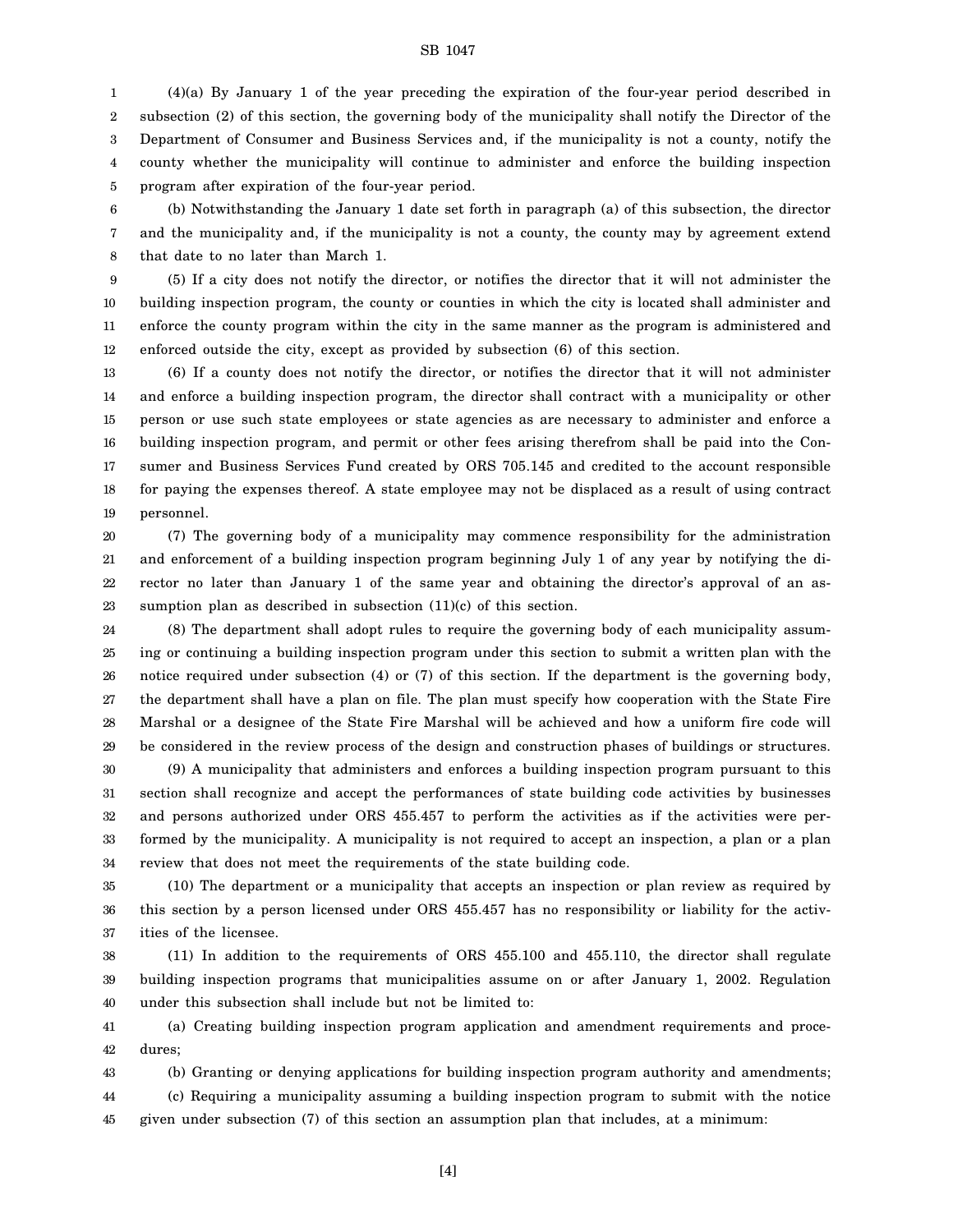| 1  | (A) A description of the intended availability of program services, including proposed service        |
|----|-------------------------------------------------------------------------------------------------------|
| 2  | agreements for carrying out the program during at least the first two years;                          |
| 3  | (B) Demonstration of the ability and intent to provide building inspection program services for       |
| 4  | at least two years;                                                                                   |
| 5  | (C) An estimate of proposed permit revenue and program operating expenses;                            |
| 6  | (D) Proposed staffing levels; and                                                                     |
| 7  | (E) Proposed service levels;                                                                          |
| 8  | (d) Reviewing procedures and program operations of municipalities;                                    |
| 9  | (e) Creating standards for efficient, effective, timely and acceptable building inspection pro-       |
| 10 | grams;                                                                                                |
| 11 | (f) Creating standards for justifying increases in building inspection program fees adopted by a      |
| 12 | municipality;                                                                                         |
| 13 | (g) Creating standards for determining whether a county or department building inspection             |
| 14 | program is economically impaired in its ability to reasonably continue providing the program          |
| 15 | throughout a county, if another municipality is allowed to provide a building inspection program      |
| 16 | within the same county; and                                                                           |
| 17 | (h) Enforcing the requirements of this section.                                                       |
| 18 | (12) The department may assume administration and enforcement of a building inspection pro-           |
| 19 | gram:                                                                                                 |
| 20 | (a) During the pendency of activities under ORS 455.770;                                              |
| 21 | (b) If a municipality abandons or is no longer able to administer the building inspection program;    |
| 22 | and                                                                                                   |
| 23 | (c) If a municipality fails to substantially comply with any provision of this section or of ORS      |
| 24 | 455.465, 455.467 and 455.469.                                                                         |
| 25 | (13) If the department assumes the administration and enforcement of a building inspection            |
| 26 | program under this section, in addition to any other power granted to the director, the director may: |
| 27 | (a) Enter into agreements with local governments under ORS 455.185 regarding the adminis-             |
| 28 | tration and enforcement of the assumed building inspection program;                                   |
| 29 | (b) Take action as described in ORS 455.192 to ensure that sufficient staff and other resources       |
| 30 | are available for the administration and enforcement of the assumed building inspection program;      |
| 31 | and                                                                                                   |
| 32 | (c) Charge fees described in ORS 455.195 for department services provided in administering and        |
| 33 | enforcing the assumed building inspection program.                                                    |
| 34 | (14) A municipality that abandons or otherwise ceases to administer and enforce a building in-        |
| 35 | spection program that the municipality assumed under this section may not resume the adminis-         |
| 36 | tration or enforcement of the program for at least two years. The municipality may resume the         |
| 37 | administration and enforcement of the abandoned program only on July 1 of an odd-numbered year.       |
| 38 | Prior to resuming the administration and enforcement of the program, the municipality must follow     |
| 39 | the notification procedure set forth in subsection (7) of this section.                               |
| 40 | SECTION 7. ORS 455.150 is amended to read:                                                            |
| 41 | 455.150. (1) Except as provided in subsection (15) of this section, a municipality that assumes the   |
| 42 | administration and enforcement of a building inspection program prior to January 1, 2002, may ad-     |
| 43 | minister and enforce all or part of a building inspection program. A building inspection program:     |
| 44 | (a) Is a program that includes the following:                                                         |
| 45 | (A) The state building code, as defined in ORS 455.010, except as set forth in paragraph (b) of       |
|    |                                                                                                       |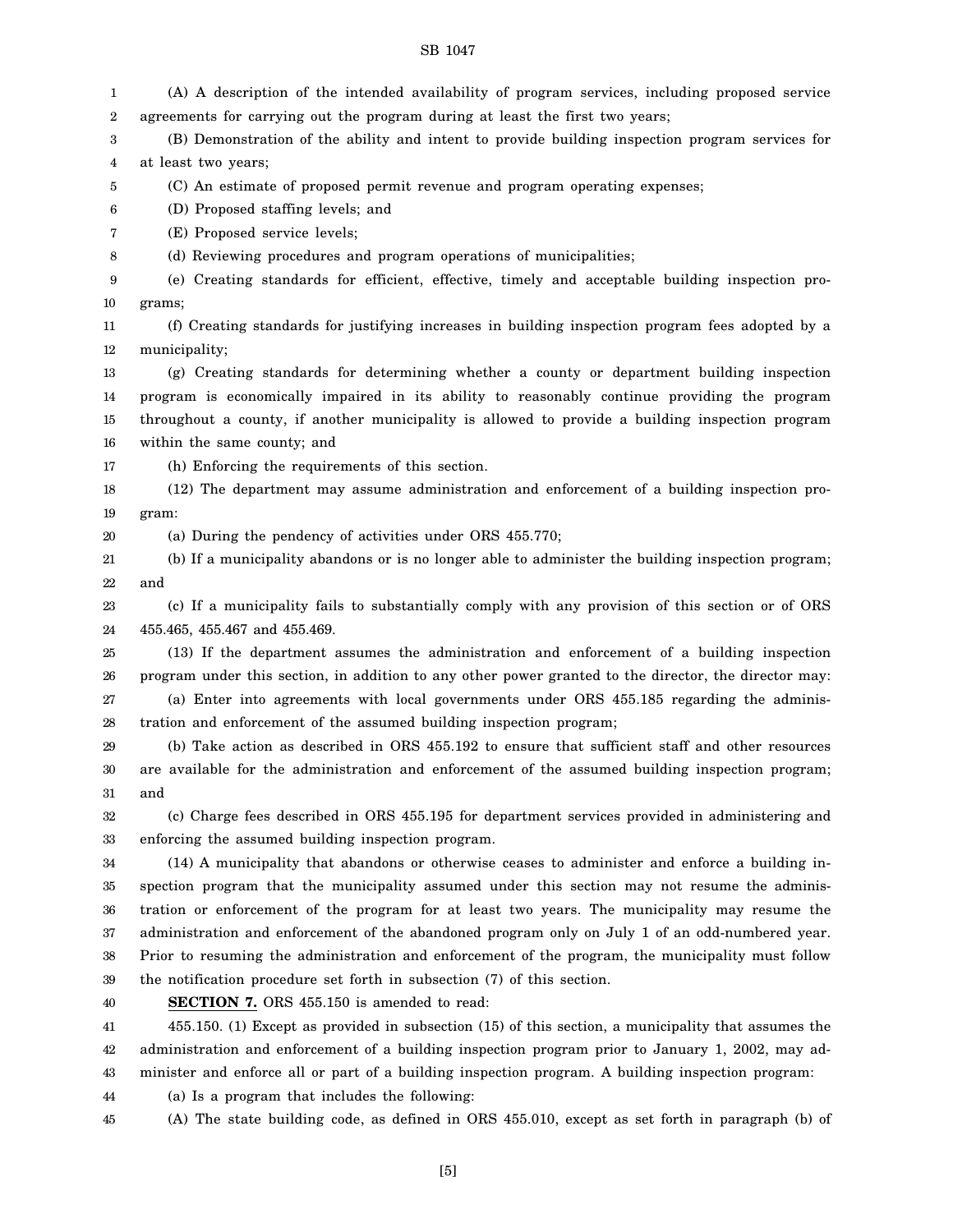1 this subsection.

2 (B) Manufactured structure installation requirements under ORS 446.155, 446.185 (1) and 446.230.

- 3 (C) Manufactured dwelling parks and mobile home parks under ORS chapter 446.
- 4 (D) Park and camp programs regulated under ORS 455.680.
- 5 (E) Tourist facilities regulated under ORS 446.310 to 446.350.
- 6 (F) Manufactured dwelling alterations regulated under ORS 446.155.
- 7 (G) Manufactured structure accessory buildings and structures under ORS 446.253.
- 8 (H) Boilers and pressure vessels described in rules adopted under ORS 480.525 (5).
- 9 (b) Is not a program that includes:

10 11 (A) Boiler and pressure vessel programs under ORS 480.510 to 480.670 except those described in rules adopted under ORS 480.525 (5);

- 12 (B) Elevator programs under ORS 460.005 to 460.175;
- 13 (C) Amusement ride regulation under ORS 460.310 to 460.370;
- 14 (D) Prefabricated structure regulation under ORS chapter 455;

15 16 17 18 (E) Manufacture of manufactured structures programs under ORS 446.155 to 446.285, including the administration and enforcement of federal manufactured dwelling construction and safety standards adopted under ORS 446.155 or the National Manufactured Housing Construction and Safety Standards Act of 1974;

19 20 (F) Licensing and certification, or the adoption of statewide codes and standards, under ORS chapter 446, 447, 455, 479 or 693; and

21

(G) Review of plans and specifications as provided in ORS 455.685.

22 23 24 25 (2) A municipality that administers a building inspection program as allowed under this section shall do so for periods of four years. The Department of Consumer and Business Services shall adopt rules to adjust time periods for administration of a building inspection program to allow for variations in the needs of the department and participants.

26 27 28 29 30 31 32 33 34 (3) When a municipality administers a building inspection program, the governing body of the municipality shall[*, unless other means are already provided, appoint a*] **employ or contract with a properly qualified** person to administer and enforce the building inspection program or parts thereof, who shall be known as the building official. A building official shall, in the municipality for which appointed, attend to all aspects of code enforcement, including the issuance of all building permits. **The building official shall exercise supervision over the building inspectors used by the municipality to provide specialty code inspection services under the building inspection program.** Two or more municipalities may combine in the appointment of a single building official for the purpose of administering a building inspection program within their communities.

35 36 37 38 39 40 41 (4)(a) By January 1 of the year preceding the expiration of the four-year period described in subsection (2) of this section, the governing body of the municipality shall notify the Director of the Department of Consumer and Business Services and, if not a county, notify the county whether the municipality will continue to administer the building inspection program, or parts thereof, after expiration of the four-year period. If parts of a building inspection program are to be administered and enforced by a municipality, the parts shall correspond to a classification designated by the director as reasonable divisions of work.

42 43 44 (b) Notwithstanding the January 1 date set forth in paragraph (a) of this subsection, the director and the municipality and, if the municipality is not a county, the county may by agreement extend that date to no later than March 1.

45

(5) If a city does not notify the director, or notifies the director that it will not administer cer-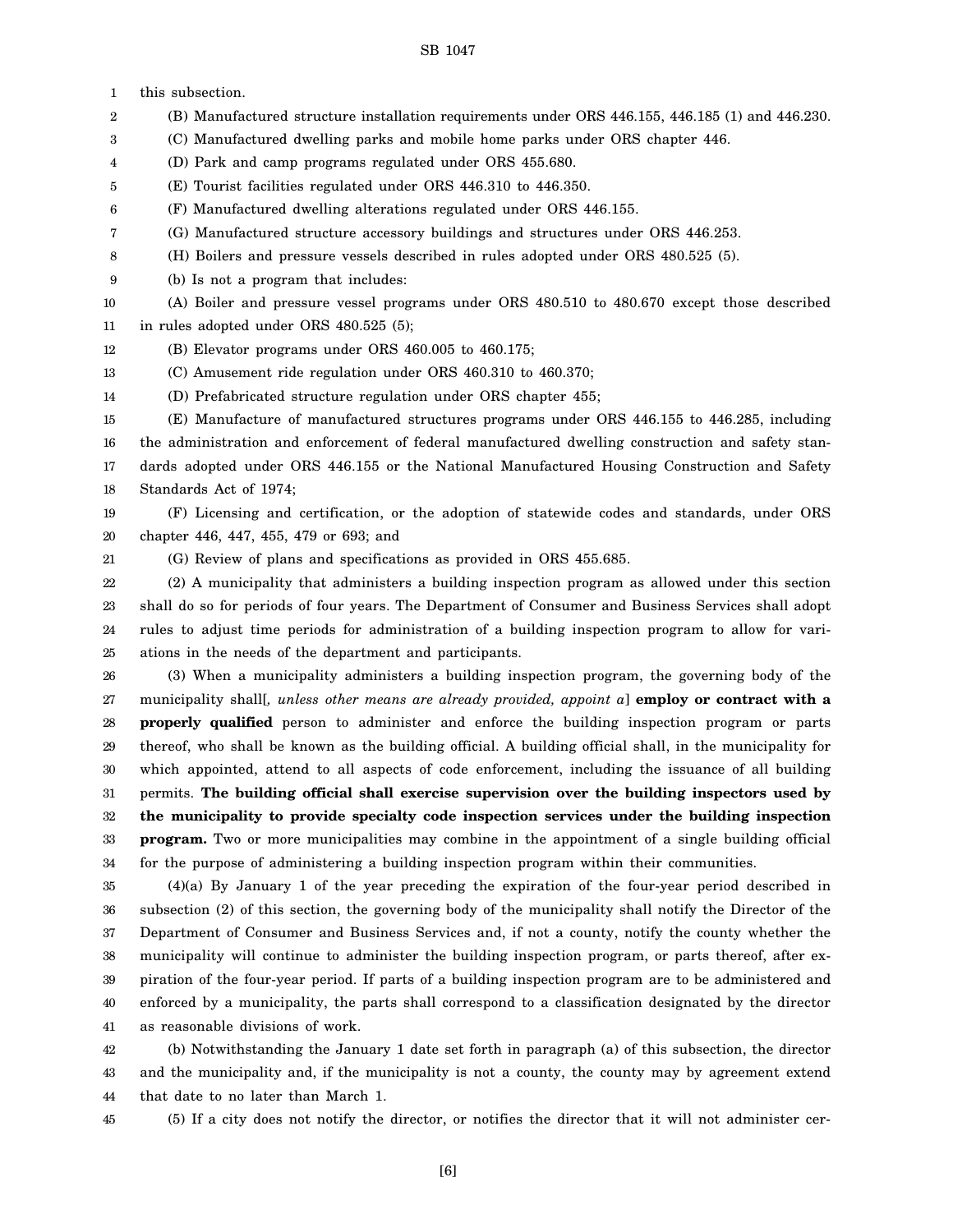1 tain specialty codes or parts thereof under the building inspection program, the county or counties

2 3 in which the city is located shall administer and enforce those codes or parts thereof within the city in the same manner as it administers and enforces them outside the city, except as provided by

4 subsection (6) of this section.

5 6 7 8 9 10 11 (6) If a county does not notify the director, or notifies the director that it will not administer and enforce certain specialty codes or parts thereof under the building inspection program, the director shall contract with a municipality or other person or use such state employees or state agencies as are necessary to administer and enforce those codes or parts thereof, and permit or other fees arising therefrom shall be paid into the Consumer and Business Services Fund created by ORS 705.145 and credited to the account responsible for paying such expenses. A state employee may not be displaced as a result of using contract personnel.

12 13 14 15 16 (7) If a municipality administering a building inspection program under this section seeks to administer additional parts of a program, the municipality must comply with ORS 455.148, including the requirement that the municipality administer and enforce all aspects of the building inspection program. Thereafter, the municipality is subject to ORS 455.148 and ceases to be subject to this section.

17 18 19 20 21 22 (8) The department shall adopt rules to require the governing body of each municipality to submit a written plan with the notice required under subsection (4) of this section. If the department is the governing body, the department shall have a plan on file. The plan shall specify how cooperation with the State Fire Marshal or a designee of the State Fire Marshal will be achieved and how a uniform fire code will be considered in the review process of the design and construction phases of buildings or structures.

23 24 25 26 (9) A municipality that administers a code for which persons or businesses are authorized under ORS 455.457 to perform activities shall recognize and accept those activities as if performed by the municipality. A municipality is not required to accept an inspection, a plan or a plan review that does not meet the requirements of the state building code.

27 28 29 (10) The department or a municipality that accepts an inspection or plan review as required by this section by a person licensed under ORS 455.457 has no responsibility or liability for the activities of the licensee.

30 31 32 (11) In addition to the requirements of ORS 455.100 and 455.110, the director shall regulate building inspection programs of municipalities assumed prior to January 1, 2002. Regulation under this subsection shall include but not be limited to:

33 34 (a) Creating building inspection program application and amendment requirements and procedures;

35 (b) Granting or denying applications for building inspection program authority and amendments;

36 (c) Reviewing procedures and program operations of municipalities;

37 38 (d) Creating standards for efficient, effective, timely and acceptable building inspection programs;

39 40 (e) Creating standards for justifying increases in building inspection program fees adopted by a municipality;

41 42 43 44 (f) Creating standards for determining whether a county or department building inspection program is economically impaired in its ability to reasonably continue providing the program or part of the program throughout a county, if another municipality is allowed to provide a building inspection program or part of a program within the same county; and

45 (g) Enforcing the requirements of this section.

[7]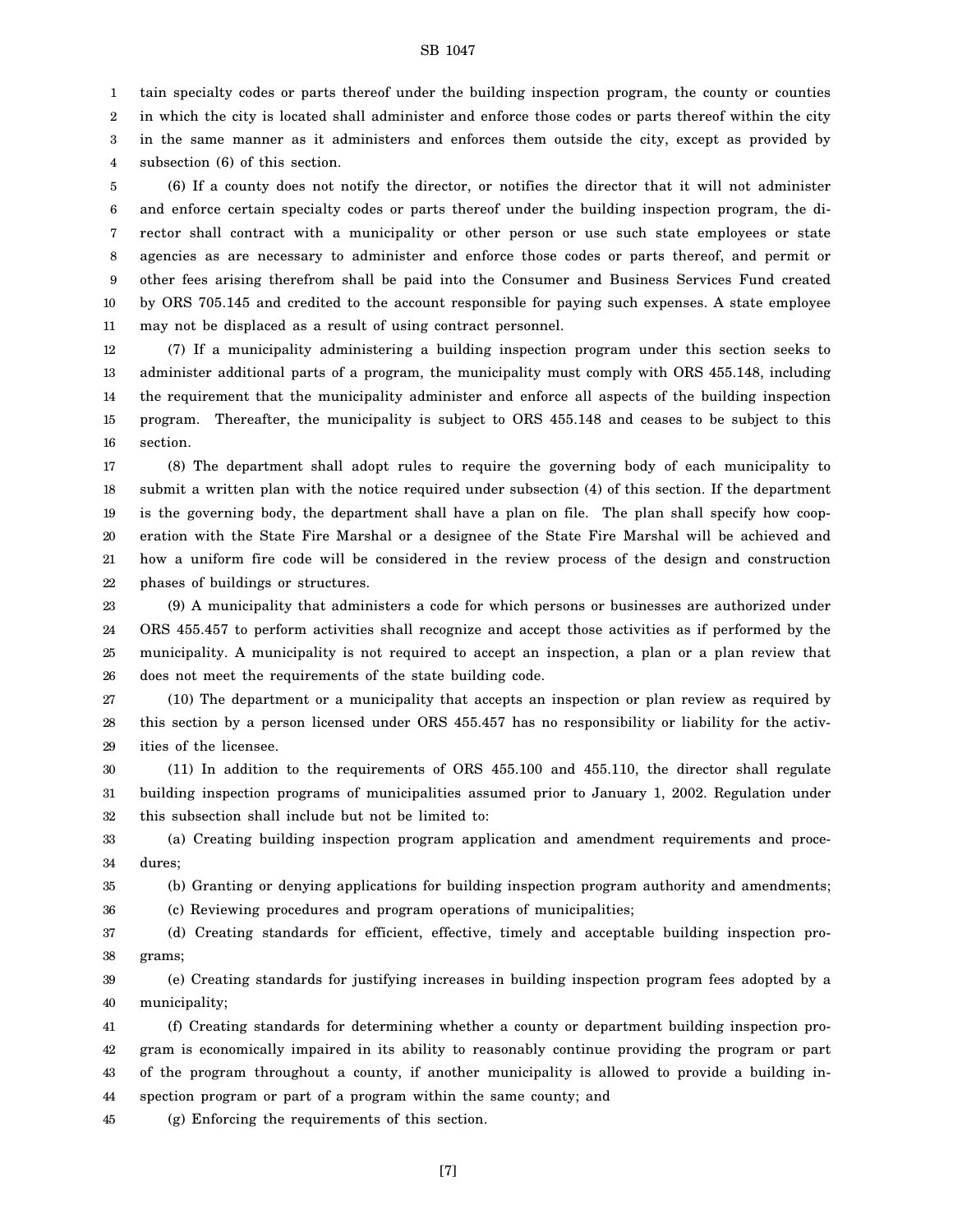1 2 (12) The department may assume administration and enforcement of a building inspection program:

3 (a) During the pendency of activities under ORS 455.770;

4 5 (b) If a municipality abandons any part of the building inspection program or is no longer able to administer the building inspection program; and

6 7 (c) If a municipality fails to substantially comply with any provision of this section or of ORS 455.465, 455.467 and 455.469.

8 9 10 11 (13) If the department assumes the administration and enforcement of a building inspection program under this section, in addition to any other power granted to the director, the director may: (a) Enter into agreements with local governments under ORS 455.185 regarding the administration and enforcement of the assumed building inspection program;

12 13 14 (b) Take action as described in ORS 455.192 to ensure that sufficient staff and other resources are available for the administration and enforcement of the assumed building inspection program; and

15 16 (c) Charge fees described in ORS 455.195 for department services provided in administering and enforcing the assumed building inspection program.

17 18 19 20 21 22 23 24 25 (14) If a municipality abandons or otherwise ceases to administer all or part of a building inspection program described in this section, the municipality may not resume the administration and enforcement of the abandoned program or part of a program for at least two years. The municipality may resume the administration and enforcement of the abandoned program or part of a program only on July 1 of an odd-numbered year. To resume the administration and enforcement of the abandoned program or part of a program, the municipality must comply with ORS 455.148, including the requirement that the municipality administer and enforce all aspects of the building inspection program. Thereafter, the municipality is subject to ORS 455.148 and ceases to be subject to this section.

26 27 28 (15) A municipality that administers and enforces a building inspection program under this section shall include in the program the inspection of boilers and pressure vessels described in subsection  $(1)(a)(H)$  of this section.

29

**SECTION 8.** ORS 455.152 is amended to read:

30 31 32 33 455.152. (1) A municipality, 10 or more persons or an association with 10 or more members may file objections to a municipality's assumption of a building inspection program. The objections must be filed within 30 days after the Director of the Department of Consumer and Business Services gives notice of the application.

34 35 (2) The director, by rule, shall establish a process for reviewing objections filed under subsection (1) of this section. The review process shall include but need not be limited to:

36 (a) Identification of economic impairment, if any, affecting the municipality;

37 38 (b) Demonstration by the municipality that all building inspection program permits and services will be available, including any service agreements for carrying out building program services;

39

(c) Review of all elements of the assumption plan submitted by the municipality;

40 41 (d) Demonstration by the municipality of the ability to provide building inspection program services for at least two years; [*and*]

42 43 (e) Review of proposed levels of service, including the municipality's ability to maintain or improve upon existing service levels[*.*]**; and**

44 45 **(f) Demonstration by the municipality of ability to sufficiently oversee building official performance of program administration and enforcement.**

[8]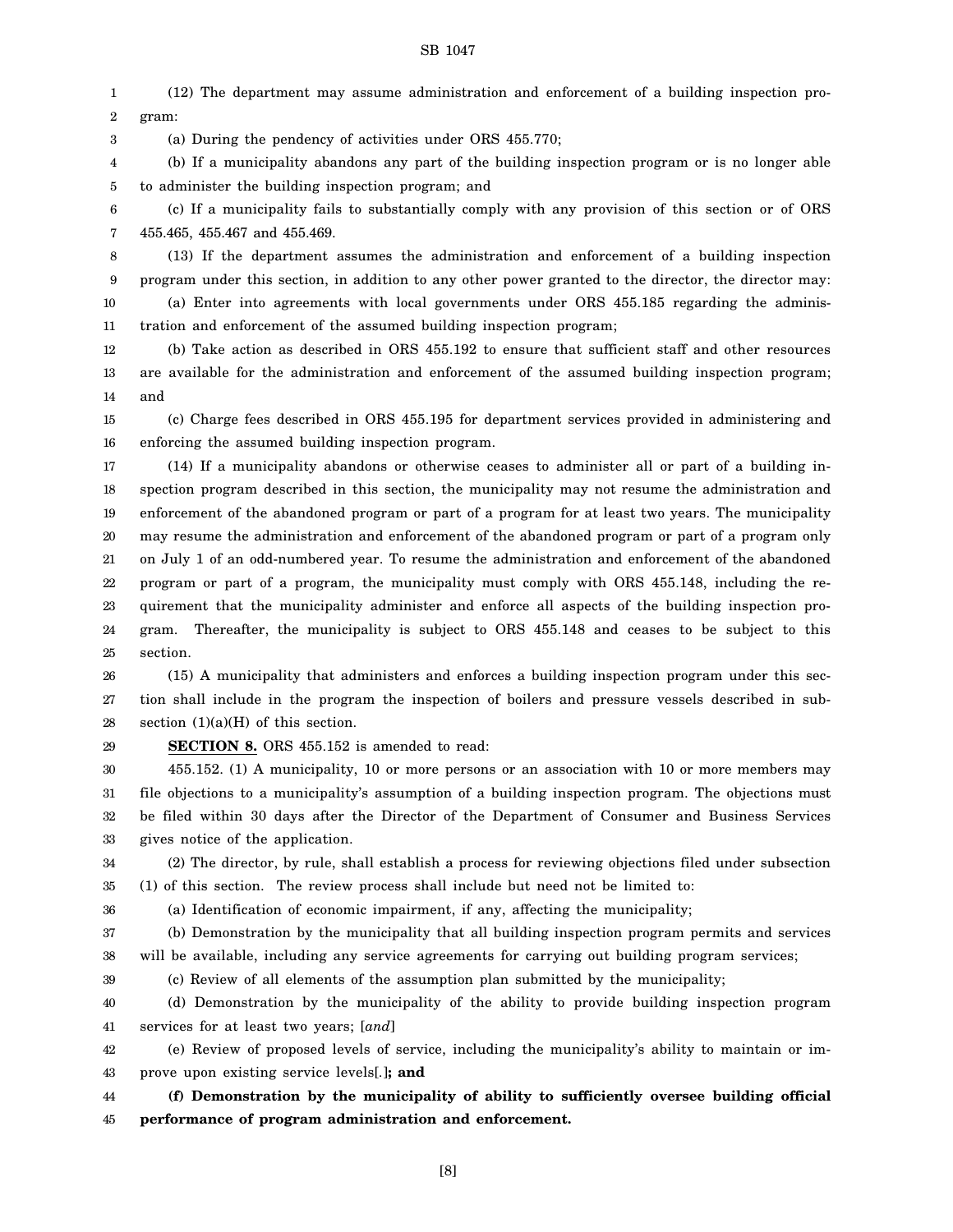1 2 (3) Upon completion of a review under subsection (2) of this section, the director shall issue a final agency order approving or disapproving the application.

3 **SECTION 9.** ORS 455.459 is amended to read:

4 5 455.459. **(1) As used in this section, "relative" has the meaning given that term in ORS 95.200.**

6 7 8 9 10 [*(1)*] **(2)** A person [*shall*] **may** not inspect or review any project or installation in which the person, employer of the person or relative of the person has any financial interest or business affiliation. A person designated under ORS 455.465 (1)(a) may not perform both the inspection and plan review for the same project or installation. A municipality or the state shall perform either the inspection, the plan review, or both.

11

[*(2) For purposes of this section, "relative" has the meaning given that term in ORS 95.200.*]

12 13 14 15 16 17 18 19 **(3) A person employed by the Department of Consumer and Business Services as a plan reviewer or inspector may not render services of any type to a business engaged in construction or property development. Except as provided in this section, a person employed by or providing services to a municipality as a building official, plan reviewer or inspector may not render services to a business engaged in construction or property development within the municipality but may render any lawful services within other jurisdictions. This subsection does not prohibit a person from rendering services without remuneration to a nonprofit organization.**

20 21 22 23 **(4) Notwithstanding ORS 203.035, 221.410 and 455.153, a municipality described under ORS 455.148 or 455.150 may not, by contract, ordinance or other means, allow administration and enforcement of the state building code within the municipality in a manner that violates subsection (3) of this section.**

24 **SECTION 10.** ORS 455.715 is amended to read:

25 455.715. As used in ORS 455.715 to 455.740, unless the context otherwise requires:

26 27 (1) "Building official" means a person charged by a municipality with responsibility for administration and enforcement of the state building code in the municipality.

28 29 30 (2) "Business of providing prefabricated structure plan approvals and inspections" means an independent contractor providing prefabricated structure plan approval or inspection services, or both, under the following specialty codes[*, as provided in ORS 455.020, 455.705 and 455.715*]:

31 (a) Structural;

32 (b) Mechanical;

33 (c) Plumbing;

34 (d) Electrical; and

35 (e) Low-rise residential dwelling.

36 (3) "Inspector" means:

37 38 39 (a) A person, including a plans examiner, acting under the authority and direction of a building official and charged with the responsibility of routine enforcement of one or more specialty codes or parts of specialty codes;

40 41 42 (b) A person, including a plans examiner, who provides enforcement of one or more specialty codes or parts of specialty codes and who is personally in the business of providing prefabricated structure plan approvals or inspections or is employed by such a business;

43 44 (c) A specialized building inspector certified under ORS 455.723 who [*is employed by*] **provides services to** a municipality or [*by*] **through** the Department of Consumer and Business Services;

45 (d) A person employed by [*a municipality or*] the department**, or employed by or contracting**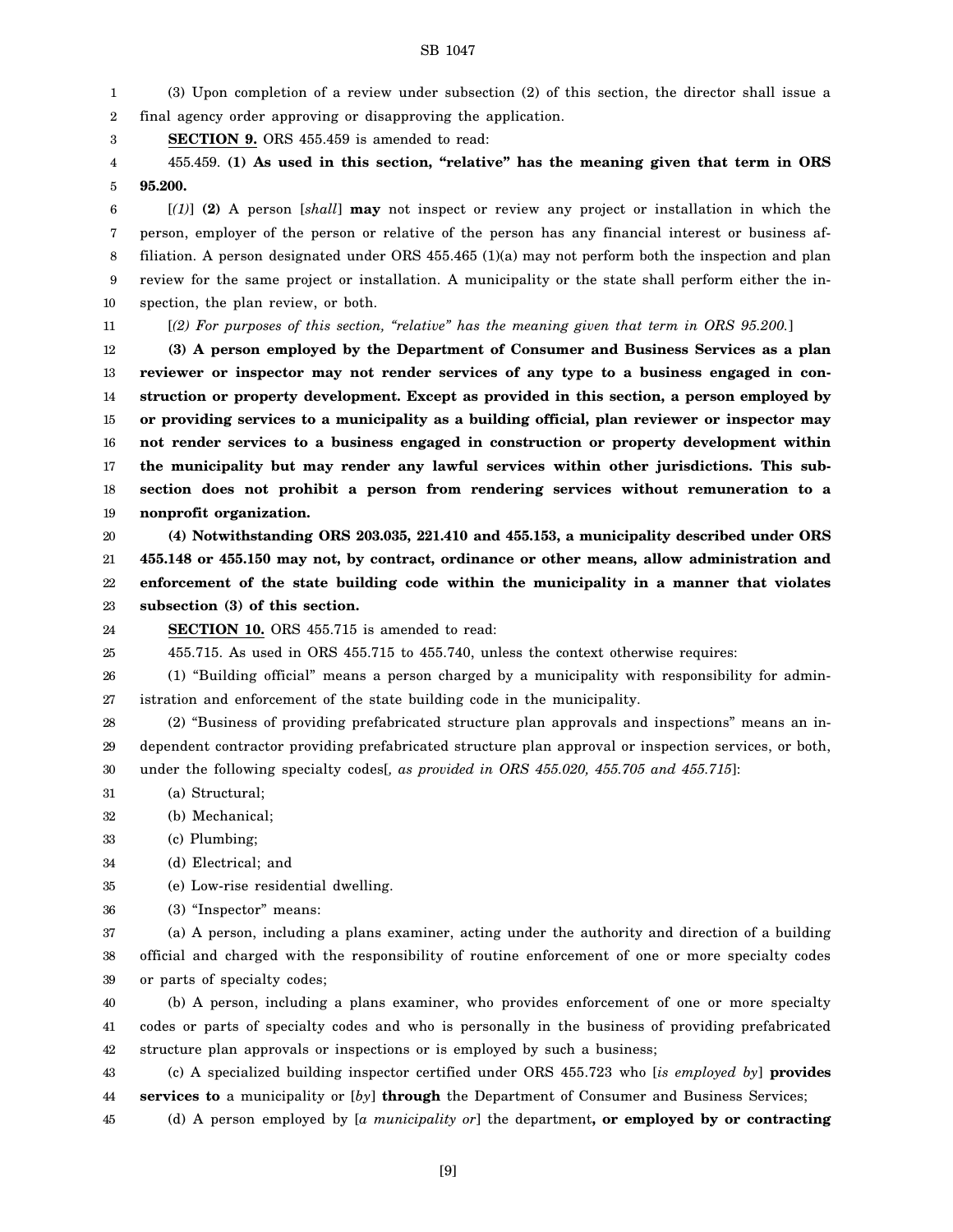1 **with a municipality,** who is certified under ORS 455.732 **and authorized by the department or**

2 3 **municipality** to perform inspections under one or more specialty codes throughout a building code administrative region; or

4 5 6 7 (e) A person designated by the Director of the Department of Consumer and Business Services to ensure compliance with a specialty code or with any requirement for a license, registration, certification, endorsement or other authorization to perform work related to the administration and enforcement of the state building code.

8

**SECTION 11.** ORS 455.720 is amended to read:

9 10 11 12 455.720. (1) In accordance with applicable provisions of ORS chapter 183, to promote effective and uniform enforcement of the state building code by improving the competence of building officials and inspectors, the Director of the Department of Consumer and Business Services, with the advice of the advisory boards, shall:

13 14 15 16 (a) Establish for building officials and inspectors reasonable minimum training and experience standards, including but not limited to courses or subjects for instruction, facilities for instruction, qualification of instructors and methods of instruction. The standards shall include provisions for determining a practical experience equivalent.

17 18 19 20 (b) Establish a procedure to be used by municipalities to determine whether a person meets minimum standards or has minimum training to be [*appointed or employed as*] a building official or inspector. The procedure shall allow for a field examination of a person to determine if the person meets the practical experience equivalent of a minimum standard.

21 22 23 (c) Subject to such terms, conditions and classifications as the director may impose, certify building officials as being qualified, and revoke such certifications in the manner provided in ORS 455.740.

24 25 26 (d) Require an applicant for a certificate as a building official or inspector to demonstrate knowledge of the laws governing accessibility to buildings by persons with disabilities by passing an examination prescribed by the director.

27 28 29 (2) The director shall maintain and, upon request of municipalities, furnish information on applicants for [*appointment or employment as building officials or inspectors*] **building official or inspector positions**.

30 31 (3) Pursuant to ORS chapter 183, the director shall adopt rules necessary to carry out the certification programs provided by subsection (1) of this section.

32 33 34 (4) The director, by rule, may require evidence of completion of continuing education covering any certification created under this section as a condition of maintaining the certification. Nothing in this subsection shall prohibit the director from delegating any of this power to a municipality.

35 36 37 38 (5) The director, with the advice of the appropriate advisory boards, may adopt rules for certifying inspectors as being qualified to enforce one or more particular specialty codes, subject to any terms, conditions and classifications the director may impose, and for revoking those certifications in the manner provided in ORS 455.740.

39

**SECTION 12.** ORS 455.730 is amended to read:

40 41 42 43 455.730. [*No person shall be appointed or employed*] **A municipality may not use a person** as a building official or inspector [*by any*] **for the** municipality unless the person has been certified as being qualified under ORS 455.715 to 455.740, and the certification has not lapsed or been revoked.

44 **SECTION 13.** ORS 455.732 is amended to read:

45 455.732. (1) As used in this section, "building code administrative region" means a region es-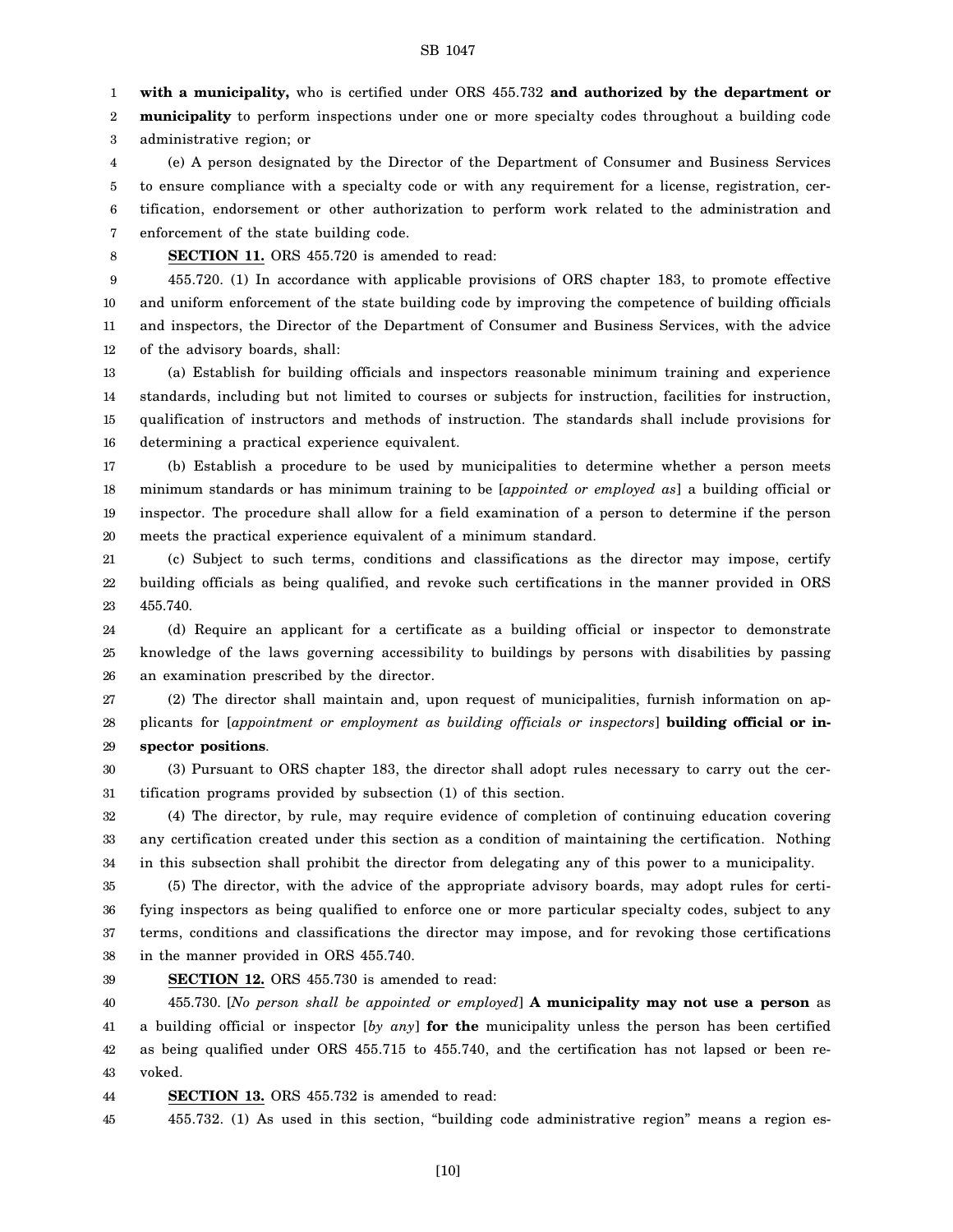1 tablished by the Director of the Department of Consumer and Business Services under ORS 455.042

2 for the uniform administration of the state building code.

3 4 5 (2) The authority of the director under ORS 455.720 and 455.723 to specify terms, conditions and classifications for the certification of inspectors includes the authority to certify an inspector to perform inspections under multiple specialty codes or parts of a specialty code.

6 7 8 9 10 11 12 13 14 (3) The director may provide for an inspector who is likely to be employed **or contracted with by a municipality** within a specific building code administrative region to be certified to perform inspections throughout a building code administrative region, whether within or outside of a municipality. The director may recognize any training program certified by the director under ORS 455.723 or 455.725 for purposes of certifying an inspector to perform inspections throughout a building code administrative region. This subsection does not require a municipality administering and enforcing a building inspection program under ORS 455.148 or 455.150 to allow an inspector certified under this subsection who is not [*employed by*] **an employee of or independent contractor with** the municipality to perform building inspections on behalf of the municipality.

15 16 17 (4) In determining the appropriate experience, training or other qualifications for an inspector under ORS 455.720 or 455.723, the director shall consult with the appropriate advisory boards. The factors to be considered by the director may include, but need not be limited to:

18 19 20 (a) Any factors specific to, or of particular relevance to, a specialty code or to the types of buildings, structures, systems or equipment in a geographic area that are inspected under the specialty code;

21 22 23 (b) Staffing levels or other specific criteria for building inspection programs established by a municipality where the inspector is likely to be [*employed*] **used** or for building inspection programs established by the director; and

24 25 (c) Any factors specific to, or of particular relevance to, the building code administrative region within which the inspector is likely to be [*employed*] **used by a municipality**.

26 27 28 (5) In determining the scope of certifications and qualifications for an inspector, the director may utilize field training equivalency, independent evaluations or other methods the director deems appropriate.

29

#### **SECTION 14.** ORS 455.737 is amended to read:

30 31 32 33 34 455.737. (1) Notwithstanding ORS 455.720 (1), the Director of the Department of Consumer and Business Services, by rule, shall adopt criteria for review of the experience and training in building inspection and building plan review acquired by a person outside the State of Oregon. The criteria shall be adopted in a manner that facilitates review of a person's qualifications by a local building official.

35 36 37 38 39 40 (2)(a) A local building official who wishes to [*employ*] **use** a person who is not certified under ORS 455.735 as [*an*] **a building** inspector shall submit the person's qualifications to the director. The director shall review the stated qualifications against the criteria adopted under subsection (1) of this section, including verification of experience and training. The director shall respond to the local building official in writing within 10 working days of receiving the applicant's qualifications, stating whether the person meets the applicable criteria.

41 42 43 (b) Upon application and payment of the required fee, the director shall allow a person whose qualifications meet the criteria adopted under subsection (1) of this section to sit for any examination necessary for the required certification.

44 **SECTION 15.** ORS 455.740 is amended to read:

45 455.740. (1) Subject to ORS chapter 183, the Director of the Department of Consumer and Busi-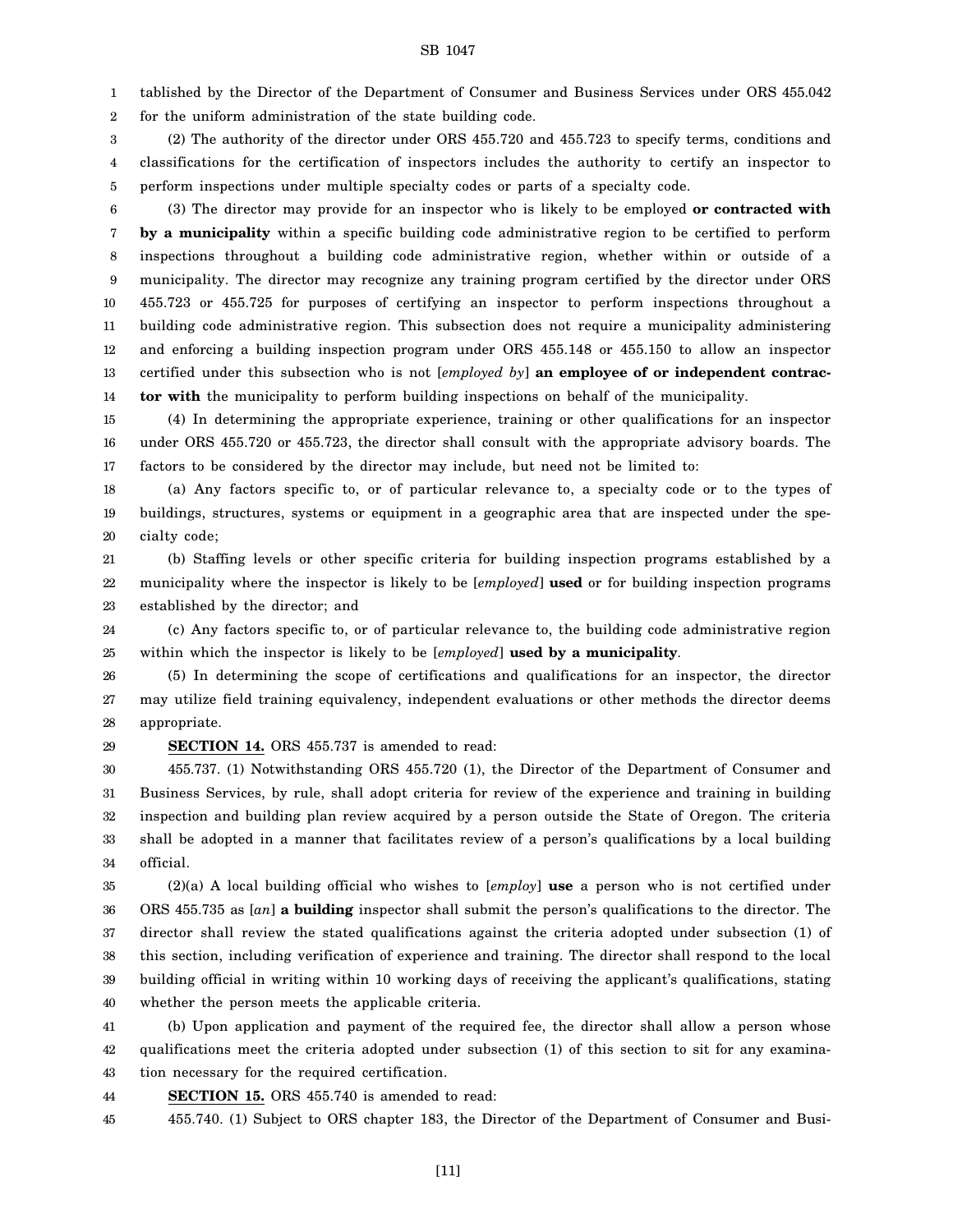ness Services may deny, condition, suspend, revoke or refuse to renew a certificate of a building

1

2 3 4 5 6 7 8 9 10 11 12 13 14 15 16 17 18 19 20 21 22 23 24 25 26 27 28 29 30 31 32 33 34 35 36 37 38 39 40 41 42 43 44 45 official or inspector if the director finds that the building official or inspector has: (a) Consistently failed to act in the public interest in the performance of duties; (b) Failed to complete the continuing education requirements as required under ORS 455.720 (4); (c) Provided false information to the department; or (d) Committed an act described in ORS 455.125 or 455.129. (2) In any revocation proceeding under this section, the municipality that employs **or contracts with** the building official or inspector shall be entitled to appear as a party in interest, either for or against the revocation. (3) When a certification is suspended or revoked under this section, the director may also suspend, deny or place conditions on that person's right to reapply for certification under ORS 455.735 for a period not to exceed 12 months. (4) This section does not limit or otherwise affect the authority of a municipality to dismiss or suspend a building official or inspector at the discretion of the municipality. (5) Notwithstanding the requirements of subsections (1) to (4) of this section, the director may adopt rules that: (a) Allow certifications to be placed on inactive status; and (b) Extend continuing education compliance requirements in case of illness or hardship. **SECTION 16.** ORS 455.775 is amended to read: 455.775. In addition to any other authority and power granted under this chapter and ORS chapters 446, 447, 460, 479, 480 and 693: (1) The Director of the Department of Consumer and Business Services may, at the discretion of the director, enforce the provisions of the state building code and ORS 446.003 to 446.200, 446.225 to 446.285, 446.395 to 446.420, 479.510 to 479.945, 479.950, 479.995 and 480.510 to 480.670 and this chapter and ORS chapters 447, 460 and 693 against any person regardless of whether a permit, certificate, license or other indicia of authority has been issued. The director may: (a) Make an investigation; (b) Take sworn testimony; (c) With the authorization of the Office of the Attorney General, subpoena persons and records; (d) Order corrective action; and (e) If an immediate hazard to health and safety is imminent, issue an order to stop all or any part of the work under the applicable specialty code. (2) If the director has reason to believe that any person has been engaged, or is engaging, or is about to engage in any violation of the state building code, or ORS 446.003 to 446.200, 446.225 to 446.285, 446.395 to 446.420, 479.510 to 479.945, 479.950 or 480.510 to 480.670 or this chapter or ORS chapter 447, 460 or 693 or any rule adopted under those statutes, the director may issue an order, subject to ORS 183.413 to 183.497, directed to the person to cease and desist from the violation or threatened violation. (3) If the director has reason to believe that any person has been engaged, or is engaging, or is about to engage in any violation of the state building code or ORS 446.003 to 446.200, 446.225 to 446.285, 446.395 to 446.420, 479.510 to 479.945, 479.950 or 480.510 to 480.670 or this chapter or ORS chapters 447, 460 and 693 or any rule adopted under those statutes, the director may, without bond, bring suit in the name and on behalf of the State of Oregon in the circuit court of any county of this state to enjoin the acts or practices and to enforce compliance with the state building code and ORS 446.003 to 446.200, 446.225 to 446.285, 446.395 to 446.420, 479.510 to 479.945, 479.950 and 480.510 to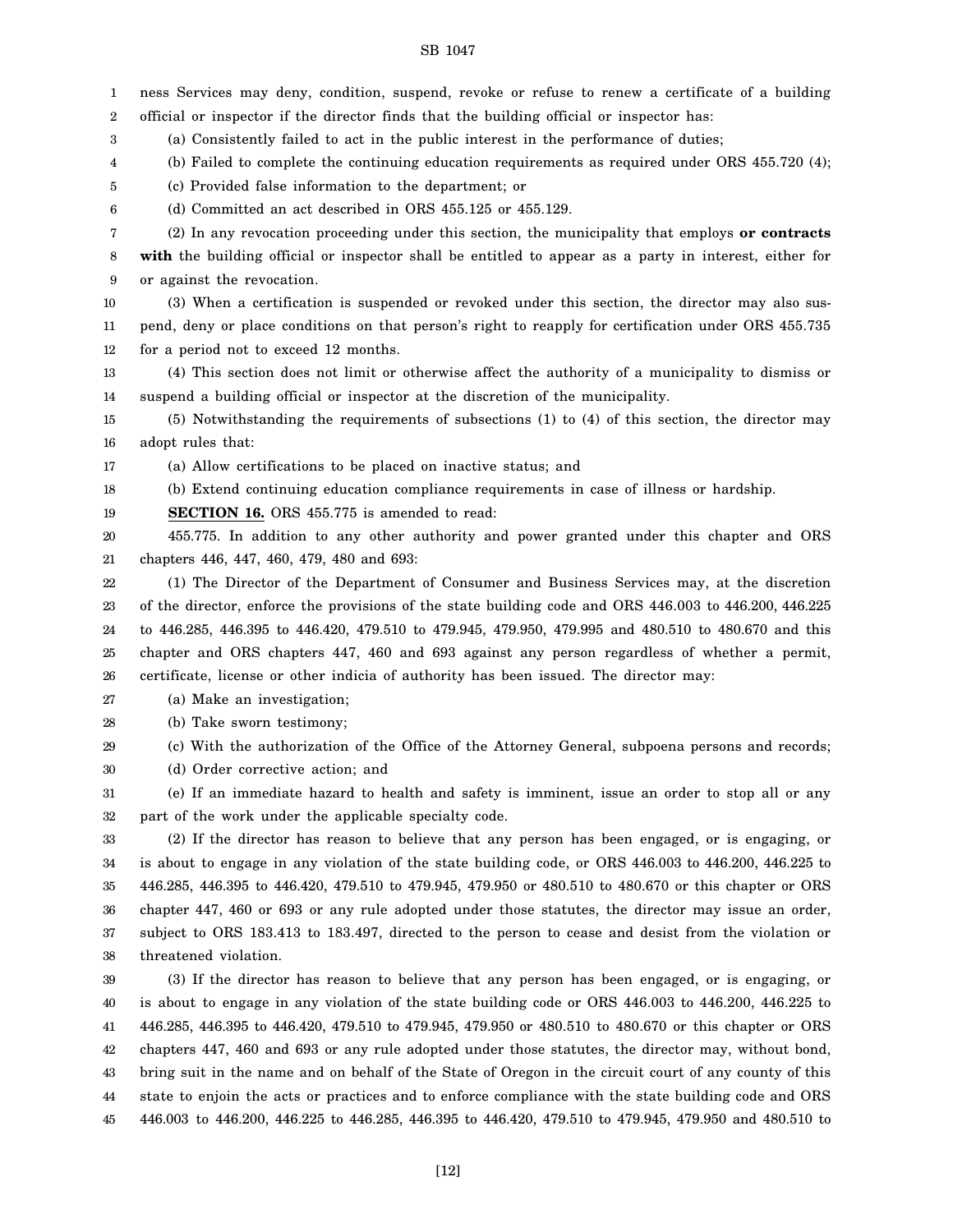1 480.670 and this chapter and ORS chapters 447, 460 and 693 and any rule adopted under those

2 statutes. Upon a proper showing, a permanent or temporary injunction, restraining order or writ of

3 mandamus shall be granted.

4 5 (4) This section does not grant any authority over a municipality or [*an*] **a building** inspector [*employed by*] **for** a municipality.

6

**SECTION 17.** ORS 446.250 is amended to read:

7 8 9 10 11 12 13 14 15 16 17 18 19 20 446.250. The Director of the Department of Consumer and Business Services shall cause inspections to be made, approve plans and specifications, provide technical services and issue permits for alteration of manufactured dwellings and installation of manufactured dwellings and manufactured structure accessory buildings and structures on a lot. The director shall appoint or contract with municipalities that request such appointment or contract for inspection and issuance of permits for alteration of manufactured dwellings and installation of manufactured dwellings and manufactured structure accessory buildings and structures and alterations of installations of plumbing, heating, illuminating, cooking or electrical equipment, provided the municipality [*employs*] **uses** as local inspectors qualified persons who have been certified by the director for inspection and issuance of permits for alteration of manufactured dwellings and installation of manufactured dwellings and manufactured structure accessory buildings and structures, pursuant to ORS 446.003, 446.111, 446.155, 446.160, 446.176, 446.225 to 446.285 and 446.990. However, the certification standards under this section shall relate to the inspections to be performed and shall not be more stringent for municipal inspectors than those applying to state inspectors.

21

**SECTION 18.** ORS 447.091 is amended to read:

22 23 24 25 26 27 447.091. The Department of Consumer and Business Services or local government administering the plumbing specialty code adopted under ORS 447.020 (2) may, upon request of any sanitary district formed pursuant to ORS 450.005 to 450.245, sanitary authority established under ORS 450.600 to 450.989, or county service district established under ORS 451.410 to 451.610, contract for the inspection of building sewers constructed to connect a district sewage system if inspectors [*employed by such*] **used by the** district are certified for sewer inspections under ORS 455.715 to 455.740.

28

**SECTION 19.** ORS 455.129 is amended to read:

29 30 31 32 455.129. (1) As used in this section, "relative" means an individual related within the third degree as determined by the common law, a spouse, an individual related to a spouse within the third degree as determined by the common law or an individual in an adoptive relationship within the third degree as determined by the common law.

33 34 35 36 (2) Subject to ORS chapter 183, a regulatory body listed in subsection (3) of this section may deny a license, certificate, registration or application or may suspend, revoke, condition or refuse to renew a license, certificate or registration if the regulatory body finds that the licensee, certificate holder, registrant or applicant:

37 38 (a) Has failed to comply with the laws administered by the regulatory body or with the rules adopted by the regulatory body.

39 40 (b) Has failed to comply with an order of the regulatory body or the Director of the Department of Consumer and Business Services, including but not limited to the failure to pay a civil penalty.

41 42 43 44 (c) Has filed an application for a license, certificate or registration that, as of the date the license, certificate or registration was issued or the date of an order denying the application, was incomplete in any material respect or contained a statement that, in light of the circumstances under which it was made, was incorrect or misleading in any respect.

45 (d) Has performed work without appropriate licensing, certification or registration or has em-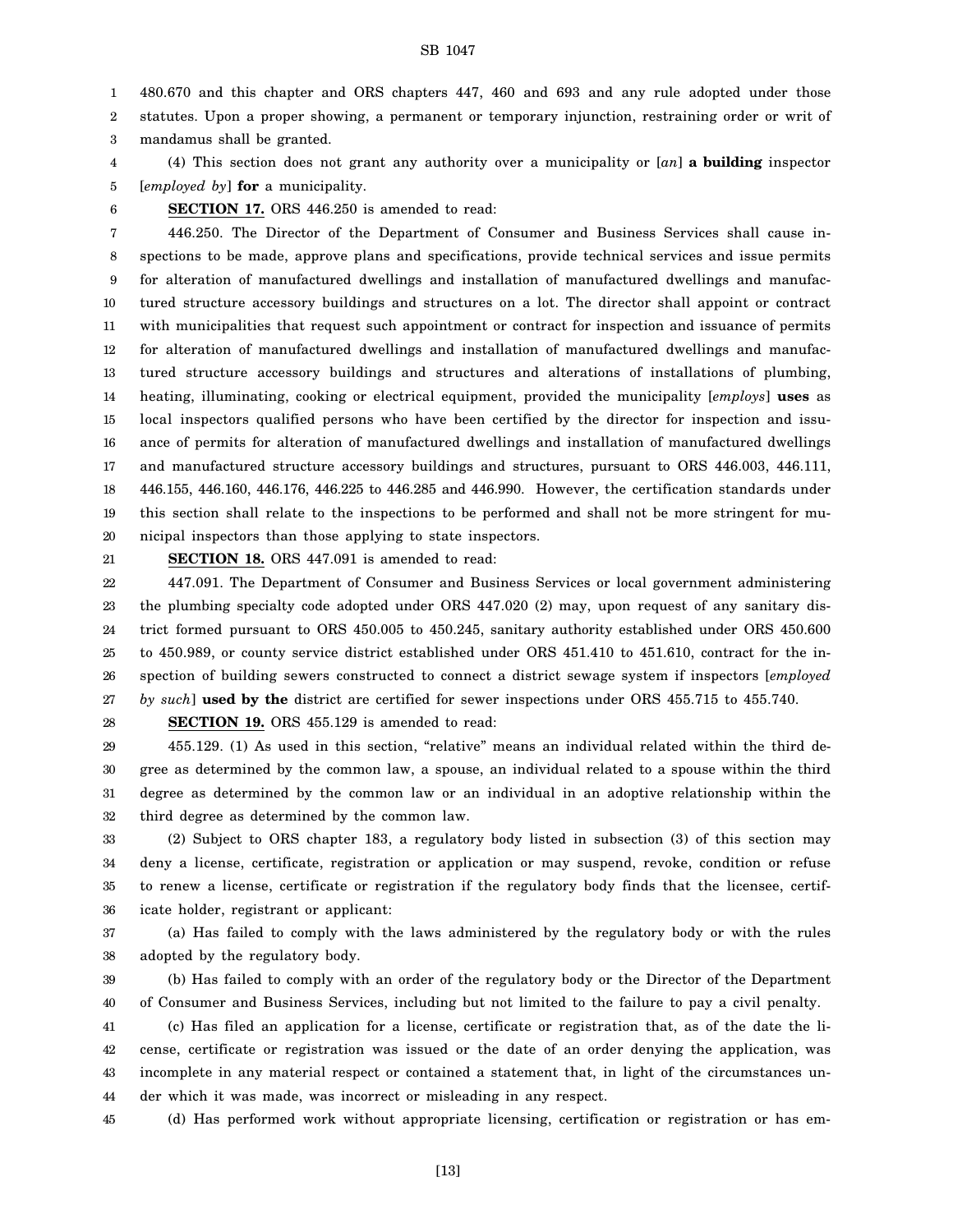1 ployed individuals to perform work without appropriate licensing, certification or registration.

2 3 4 (e) Has advertised or otherwise held out as being a licensed, certified or registered specialty code contractor without holding the appropriate specialty code contractor license, certificate or registration.

5 6 7 (f) As a partner, officer, member or employee of a business, has advertised or held out that the business is a licensed, certified or registered specialty code contractor if the business does not possess the appropriate specialty code contractor license, certificate or registration.

8 9 (g) Has engaged in business as a specialty code contractor without holding a valid specialty code contractor license, certificate or registration required for the business.

10 11 (h) Has failed to meet any condition or requirement to obtain or maintain a license, certificate or registration.

12 (i) Has acted in a manner creating a serious danger to the public health or safety.

13 14 15 (j) Has performed work or operated equipment within the scope of a specialty code license, certificate or registration in a manner that violates an applicable minimum safety standard or a statute or rule regarding safety.

16 17 18 (k) Has been subject to a revocation, cancellation or suspension order or to other disciplinary action by the Construction Contractors Board or has failed to pay a civil penalty imposed by the board.

19 20 21 22 (L) Has been subject to a revocation, cancellation or suspension order or to other disciplinary action by another state in regard to construction standards, permit requirements or constructionrelated licensing violations or has failed to pay a civil penalty imposed by the other state in regard to construction standards, permit requirements or construction-related licensing violations.

23 24 25 26 (m) Has, while performing work that requires or that is related to work that requires a valid license or certificate under ORS 446.003 to 446.200, 446.225 to 446.285, 446.395 to 446.420, 479.510 to 479.945, 479.950 or 480.510 to 480.670 or this chapter or ORS chapter 447, 460 or 693, violated any statute or rule related to the state building code.

27 28 29 30 (n) Has performed a code inspection or plan review on a project to construct, alter, repair or make an installation in a structure if the inspector or reviewer, or an employer or relative of the inspector or reviewer, has a financial interest in or business affiliation with the project or structure **or has performed an inspection or plan review in violation of ORS 455.459 (3)**.

31 32 33 34 (o) Is a business, the owner or an officer of which has an outstanding obligation to pay a civil penalty assessed under ORS 455.895 or has been the subject of action against the license, certificate or registration by the Department of Consumer and Business Services, the director or an appropriate advisory board.

35 36 37 38 39 40 41 (p) Is a business, owner or officer of a reorganized business entity as defined in ORS 657.682, if an owner, officer, shareholder or partner of the reorganized business entity, or a member if the reorganized business entity is a member-managed limited liability company, has been subject to a revocation or suspension order or to a condition or civil penalty under ORS 446.003 to 446.200, 446.225 to 446.285, 446.395 to 446.420, 479.510 to 479.945, 479.950 or 480.510 to 480.670 or this chapter or ORS chapter 447, 460, 693 or 701, or by another state in regard to construction standards, permit requirements or construction-related licensing violations.

42 43 (q) Is ordered to pay damages under a judgment or arbitration award that relates to construction and that has become final by operation of law or on appeal.

44 45 (r) Is a business, the owner or an officer of which was an owner or officer in another business at the time:

[14]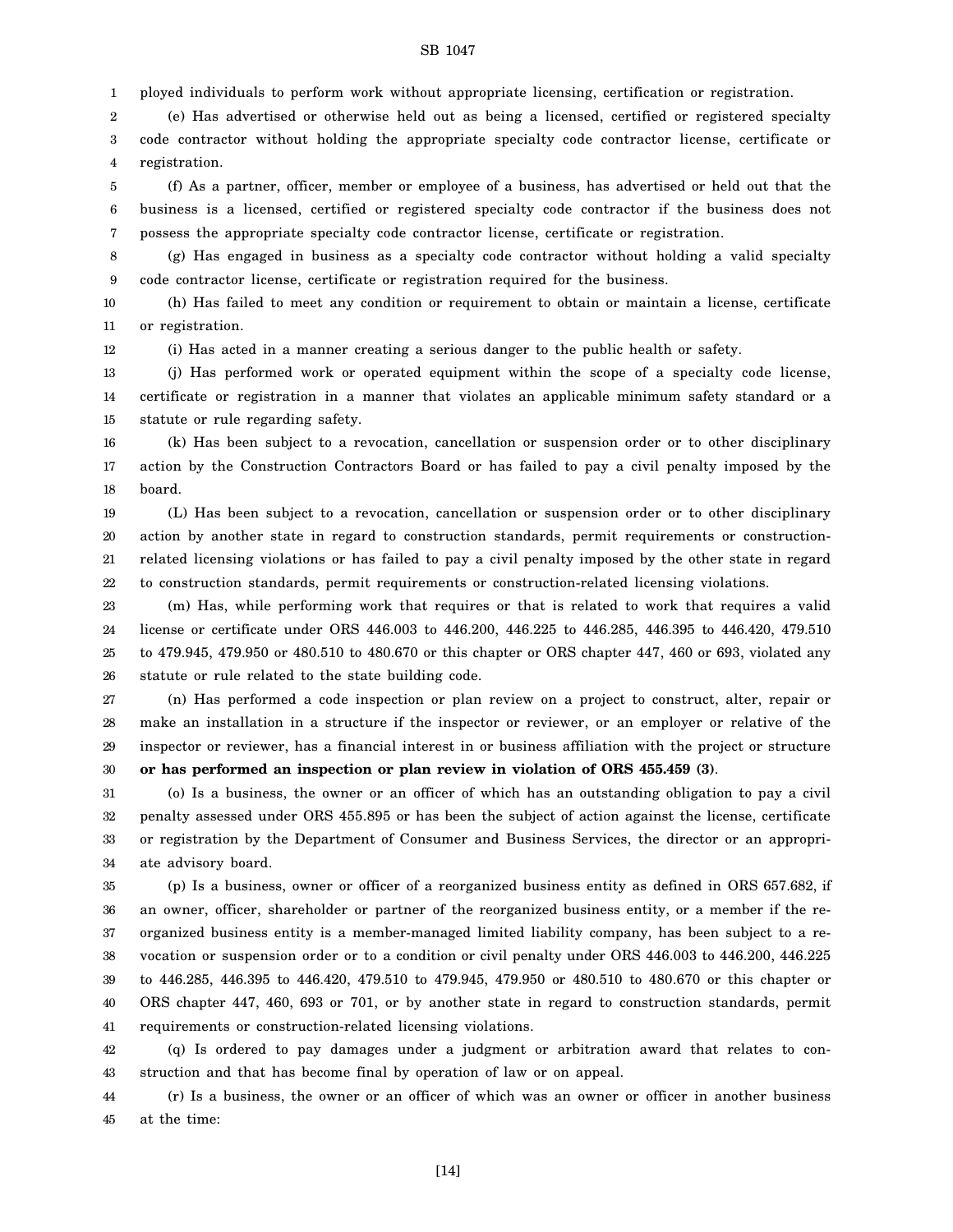1 2 3 4 5 6 7 8 9 10 11 12 13 14 15 16 17 18 19 20 21 22 23 24 25 26 27 28 29 30 31 32 33 34 35 36 37 38 39 40 41 42 43 44 45 (A) The other business was assessed a civil penalty under ORS 455.895 that remains unpaid; or (B) An act or failure to act by any owner or officer of the other business resulted in action being taken against the license, certificate or registration of the other business by the department, the director or any advisory board. (3) Subsection (2) of this section applies to: (a) The State Plumbing Board for purposes of licenses issued under ORS 447.010 to 447.156 or ORS chapter 693. (b) The Electrical and Elevator Board for purposes of licenses issued under ORS 479.510 to 479.945. (c) The Board of Boiler Rules for purposes of licenses issued under ORS 480.510 to 480.670. (d) The department for purposes of licenses issued under this chapter. (e) The department, subject to Electrical and Elevator Board approval, for purposes of licenses issued under ORS 460.005 to 460.175. (f) The department, subject to Residential and Manufactured Structures Board approval, for purposes of licenses, certificates and registrations issued under ORS 446.003 to 446.200, 446.225 to 446.285 and 446.395 to 446.420. (4) The department may administer and enforce subsection (2) of this section in the same manner and to the same extent as any advisory board. **SECTION 20.** ORS 479.530 is amended to read: 479.530. As used in ORS 479.510 to 479.945 and 479.995, unless the context requires otherwise: (1) "Approved testing laboratory" means a testing laboratory that meets criteria for electrical product evaluation established by the Director of the Department of Consumer and Business Services with the approval of the Electrical and Elevator Board under ORS 479.730. (2) "Board" means the Electrical and Elevator Board established under ORS 455.138. (3) "Certified electrical product" means an electrical product that is certified under ORS 479.760 and that is not decertified. [*(4) "Competent inspection service" means an electrical inspection service of a city or county administered under ORS 455.148 or 455.150 that employs electrical inspectors who are certified to meet standards under ORS 479.810.*] [*(5)*] **(4)** "Commercial electrical air conditioning equipment" means heating, cooling, refrigeration, dehumidifying, humidifying and filtering equipment used for climatizing or moving of air if used in commerce, industry or government and if installed in a place not accessible to the general public other than the switches regulating the operation of the equipment. [*(6)*] **(5)** "Demarcation point" means the place of interconnection between the communications cabling, terminal equipment or protective apparatus of the telecommunications service provider and the customer's premises. [*(7)*] **(6)** "Department" means the Department of Consumer and Business Services. [*(8)*] **(7)** "Director" means the Director of the Department of Consumer and Business Services. [*(9)*] **(8)** "Dwelling unit" means one or more rooms for the use of one or more persons as a housekeeping unit with space for eating, living and sleeping and permanent provisions for cooking and sanitation. [*(10)*] **(9)** "Electrical installations" means the construction or installation of electrical wiring and the permanent attachment or installation of electrical products in or on any structure that is not itself an electrical product. "Electrical installation" also means the maintenance or repair of installed electrical wiring and permanently attached electrical products. "Electrical installation"